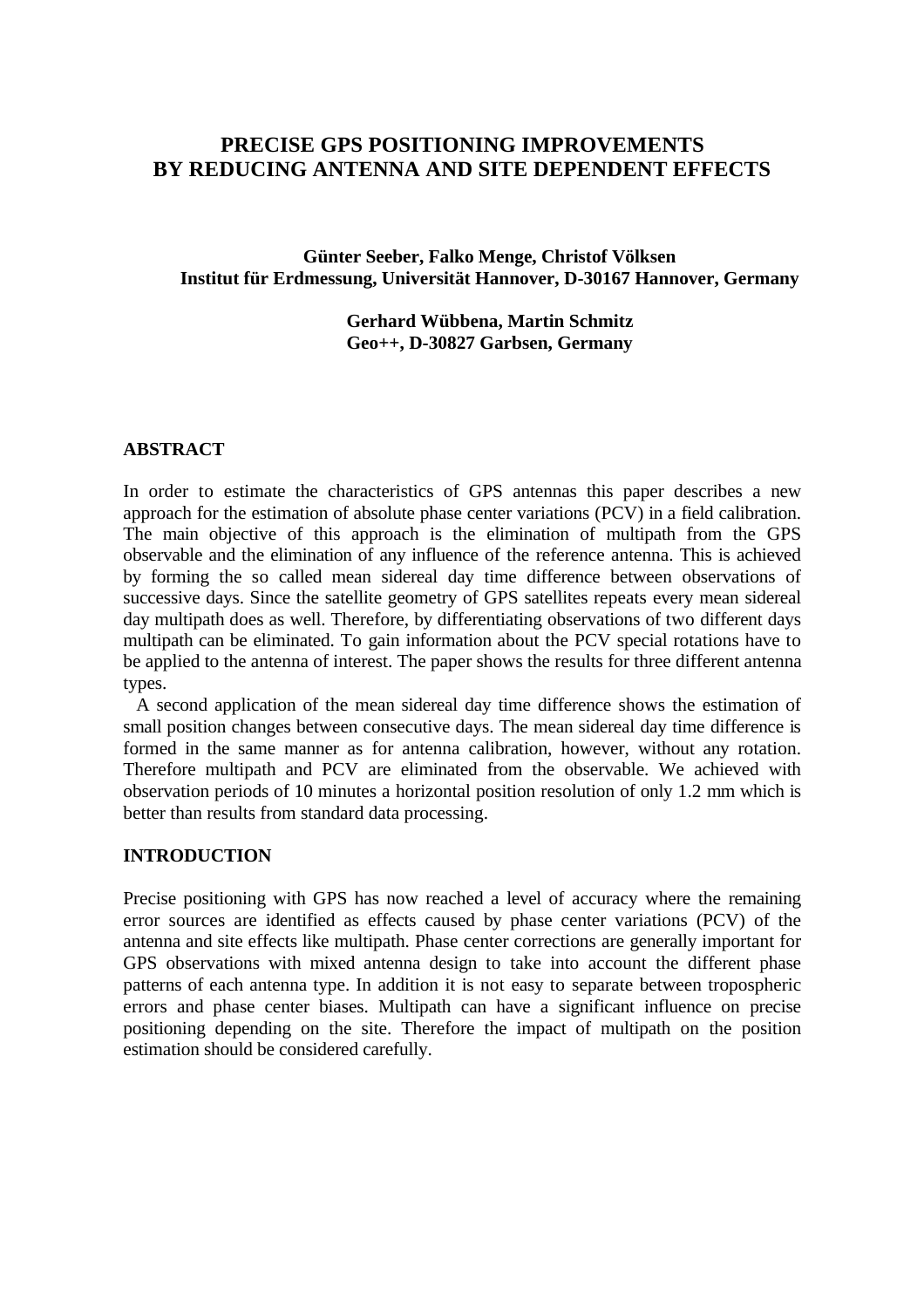So far the PCV are estimated by two different methods. In an absolute sense it is possible to determine the PCV in an anechoic chamber [1] and in a relative sense by a field procedure [2] with a known antenna as a reference, whose PCV are estimated based on the first method. The main disadvantage of the relative field calibration is the influence of the used sites. One can never assume that the field calibration is free of multipath. Therefore it is very likely that the determined PCV highly depend on the multipath effects and are correlated with the selected site. With a new method [3] we have shown a field procedure for the calibration of antennas in an absolute sense. This new method is based on the elimination of multipath by using observation data of different days.

### **ELIMINATION OF MULTIPATH**

A site which is totally unaffected by multipath does not exist. Thus, field procedures for an antenna calibration as well as short time GPS observations are disturbed by this effect. The results are incorrectly estimated PCV values which are site dependent and a decreased resolution for the point positioning with short observation times.

A short summary of the basic concept for the method to eliminate multipath is given in this paragraph. It is based on the repeatability of the satellite geometry and therefore of the multipath signals after one mean sidereal day [4, 5]. New investigations concerning the exact period for the repeatability of the satellite constellation during a four days test in 1997 revealed slightly different values for each satellite in a range between 240 s and 256 s instead of the generally assumed value of 3 min 56 s (236 s). The period for the constellation repeatability was estimated by three methods. First of all, double differences of two successive days were cross-correlated in the time domain. The maxima show the time lags and clearly indicate the significant periodical appearance of multipath after a mean



Figure 1: The orbiting times for different satellites.

between a mean solar and a mean sidereal day, which should be calculated from the data sets. The following is a simplified linearized notation of the phase observation equations  $l_{\Phi}$ 

sidereal day (see [3]).

Furthermore the periods are calculated from the correlation of elevation/azimuth time series and from individual ephemeris. The results of these three methods are in good agreement. Figure1 shows the orbiting times for different satellites computed from the ephemeris of four days. The periodical appearance is used to greatly reduce the effect of multipath by subtracting the undifferenced GPS observable of two successive days, taking into account the evaluated time lag for the difference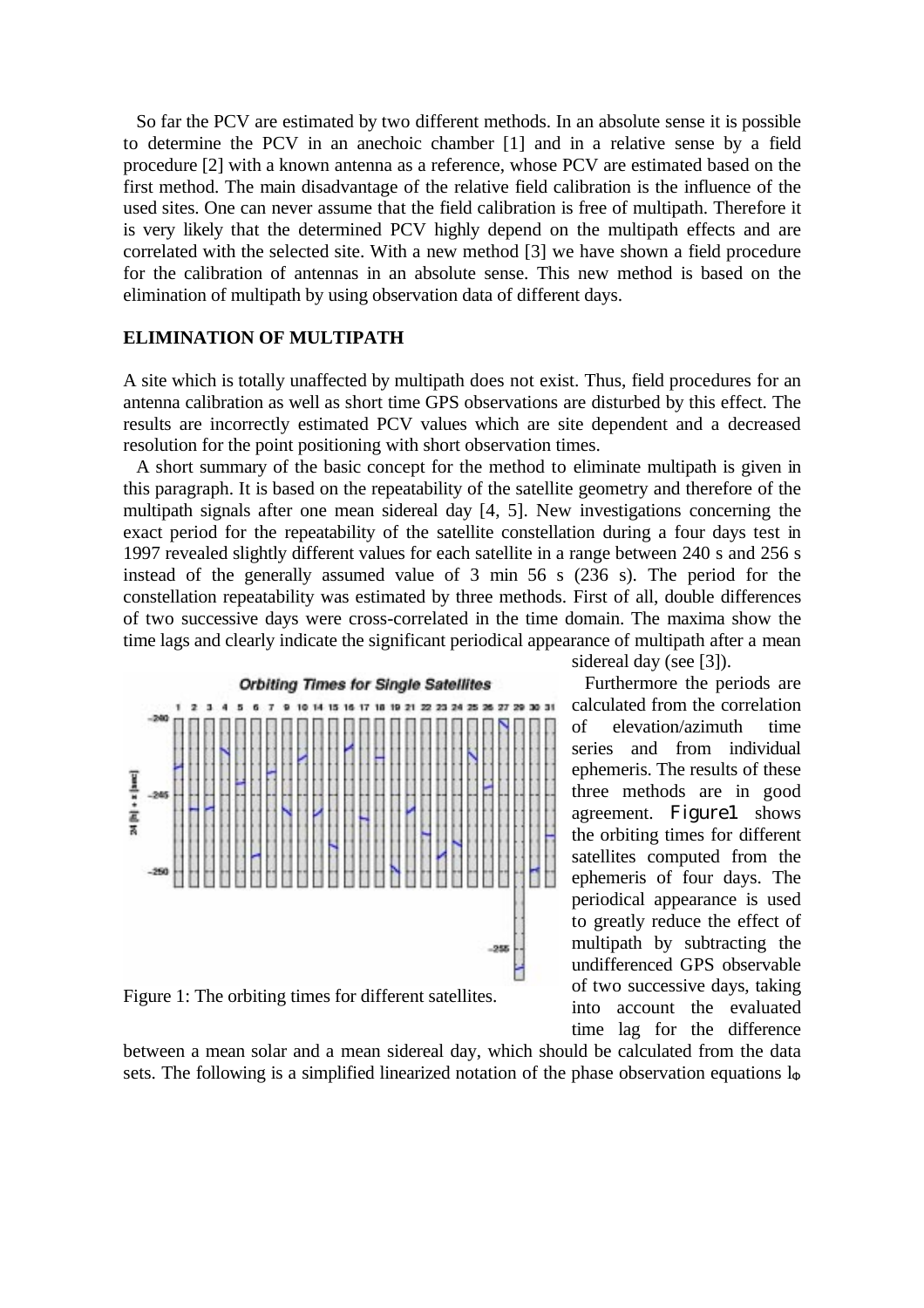in meters containing the design matrix subvector **a**; the receiver coordinate corrections **x**; the receiver and satellite clock error dt and dT, respectively, scaled to meters by the speed of light  $c_0$ ; the ambiguity N scaled to meters by the wavelength  $\lambda$ ; the error terms d for ionosphere (ION), troposphere (TROP), multipath (MP), and phase center variations (PCV); and the noise of the phase  $\varepsilon_{\phi}$ :

$$
l_{\phi_i}^j = \mathbf{a}_i^j \cdot \mathbf{x}_i + c_0 \cdot (dt_i - dT^j) - \lambda \cdot N_i^j - d_{ION_i}^j + d_{TROP_i}^j + d_{MP_i}^j + d_{PCV_i}^j + \varepsilon_{\Phi}.
$$
 (1)

The subscript i and superscript j stand for receivers and satellites, respectively. Building a mean sidereal day time difference  $\delta^{\text{SID}}$  eliminates the multipath, phase center variation and the complete geometric information. The following observation equation does not contain any information about geometry, since the design elements **a** are almost identical on two successive days:

$$
\delta^{SD} l_{\Phi_i}^{\ \ j} = c_0 \cdot (\delta^{SD} dt_i - \delta^{SD} dT^j) - \lambda \cdot \delta^{SD} N_i^{\ j} - \delta^{SD} d_{ION_i}^{\ \ j} + \delta^{SD} d_{TROP_i}^{\ \ j} + \delta^{SD} \varepsilon_{\Phi}.
$$

The remaining terms comprise the mean sidereal time differences of every component, which are small for a short baseline (i.e. atmospheric errors) and/or are correctly modeled in the GPS processing package GEONAP [6] (i.e. clock errors). The noise level of the observable changed due to error propagation to  $\delta^{\text{SD}}\epsilon_{\phi}$ . In our paper [3] we demonstrated the elimination of multipath applying the mean sidereal day time difference  $\delta^{\text{SD}}$ . Together with the dramatically reduced multipath the resolution of the phase measurements improved by a factor of 1.5.

# **MODELLING AND ESTIMATION OF ABSOLUTE PHASE CENTER VARIATIONS (PCV)**

Although the mean sidereal day time difference eliminates site dependent errors, this approach can be used for the determination of absolute phase center variations. Observations are carried out on two days. One antenna is identically orientated on both days, whereas the antenna to be calibrated performs vertical and horizontal rotations on the second day only. Now, in extension to equation (2), the linearized observation equation (3) for the time difference  $\delta^{\text{SID}}$  of the rotated antenna contains PCV of two different orientations:

$$
\delta^{SD} l_{\Phi_i}^{\ \ j} = c_0 \cdot (\delta^{SD} dt_i - \delta^{SD} dT^j) - \lambda \cdot \delta^{SD} N_i^{\ j} - \delta^{SD} d_{ION_i}^{\ \ j} + \delta^{SD} d_{TROP_i}^{\ \ j}
$$
  
+
$$
d_{PCV}^{(\alpha_0, z_0)^j} - d_{PCV}^{(\alpha_0 + \Delta \alpha, z_0 + \Delta z)^j} + \delta^{SD} \varepsilon_{\Phi}.
$$
 (3)

The observable for the estimation of the absolute PCV is the difference in the PCV of two antenna orientations to an identical satellite:

$$
\Delta d_{PCV}(\alpha_0, z_0, \Delta \alpha, \Delta z) = d_{PCV}(\alpha_0, z_0) - d_{PCV}(\alpha_0 + \Delta \alpha, z_0 + \Delta z). \tag{4}
$$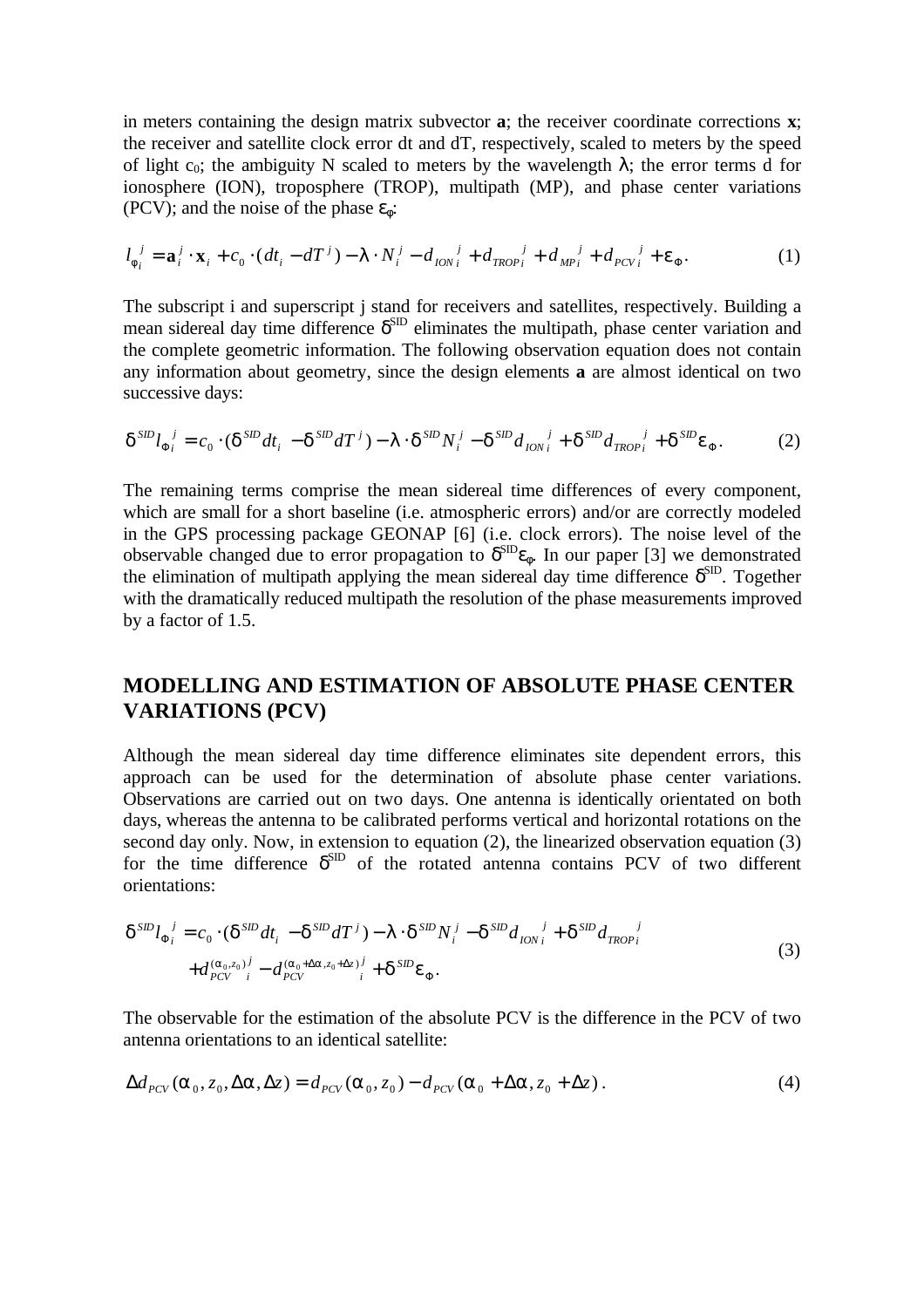

Fig. 2: L1-PCV [mm], a) Ashtech 700228 Rev. B, b) Trimble 4000 ST L1/2 Geod, c) Trimble Dorne Margolin Choke Ring.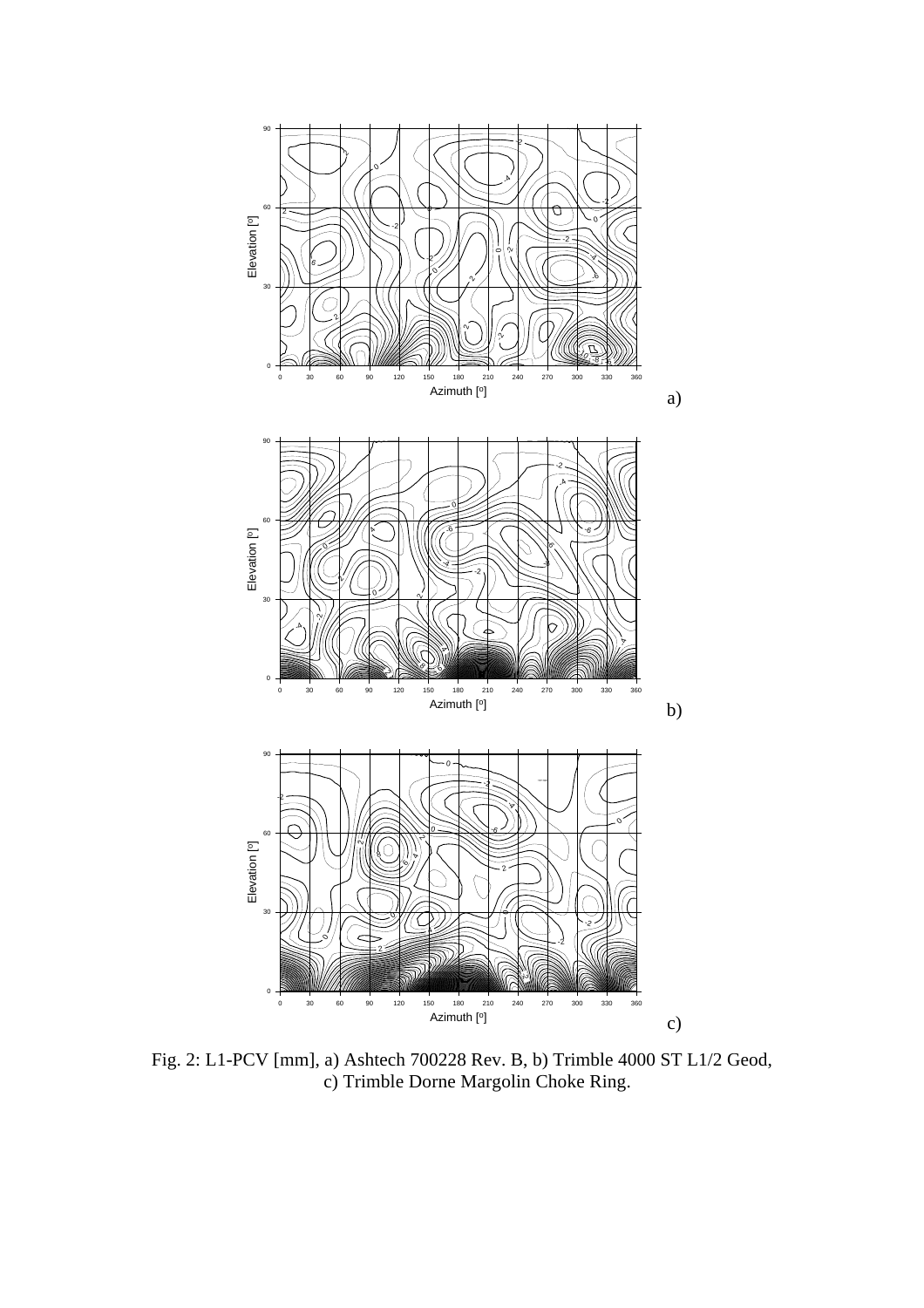In equation (4)  $\alpha_0$  und  $z_0$  are the orientation parameter of the first day, while  $\Delta\alpha$  and  $\Delta z$ represent the applied orientation changes on the second day.

As noted before, relative observables are used for the generation of the absolute phase pattern. Thus, only the topology of the pattern can be described. The absolute size is not known, but will be treated as a constant clock error or a hardware delay in the GPS position solution. The term "absolute antenna calibration", however, is still valid for the approach, because the phase center variations are determined independently from the phase pattern of a reference antenna. For the estimation of the elevation (and azimuth) dependent PCV serves a spherical harmonic function [3]:

$$
d_{PCV}(\alpha, z) = \sum_{n=0}^{n_{\text{max}}} \sum_{m=0}^{n} (A_{nm} \cos m\alpha + B_{nm} \sin m\alpha) P_{nm}(\cos z).
$$
 (5)

 $P_{nm}$  are normalized associated Legendre functions. Azimuth α and zenith angle z refer to the position of a particular satellite in the antenna coordinate system. To enable horizontal rotations and vertical tilts of the GPS antenna, a special mount must be used. Through the tilts a reception of undisturbed satellite signals from higher elevations contribute to a reliable PCV determination at low elevations in the antenna coordinate system, even at elevation zero.

Using this approach three different antenna types have been calibrated so far (Ashtech 700228 Rev. B Notches, Trimble 4000 ST L1/L2 Geod, Trimble Dorne Margolin Choke Ring). The L1- and L2-PCV are determined by a spherical harmonic function of degree 10 and order 5. Only the L1-PCV of these antenna types are shown in figure 2. The calibration for the Ashtech and the Trimble Choke Ring antenna was verified in a second independent experiment showing good agreement. Clearly, elevation and azimuth dependent variations are visible. All antennas have very large variations at low elevations in common, especially for the Trimble Choke Ring reaching up to several cm. The performance of the antennas seems to be rather poor at very low elevations.

## **DETECTION OF SMALL DEFORMATIONS**

Another application of the proposed observable  $\delta^{\text{SD}}$  is feasible for the determination of small position changes. A baseline is observed on two different days. The linearisation, identical on both days for each station, is performed in the same manner as shown in equation (1). Using the reduced observable, i.e. the mean sidereal day time difference, one should yield the baseline components with a higher precision due to the improved phase measurement resolution. In an experiment for the verification of this approach a short baseline was observed on two different days. One of the antennas was mounted to a special mechanical sledge (figure 3) which allows shifts in two horizontal directions normal to each other. These can be performed with high precision (better than 0.1 mm). The observations on the first day were carried out without changing the position of the sledge. Small position changes at a rate of 2 mm were applied during the second day. The sledge was shifted every 10 minutes, first to the north and then to the east. This procedure was repeated several times. The dashed lines in figure 4 and 5 show the performed shifts.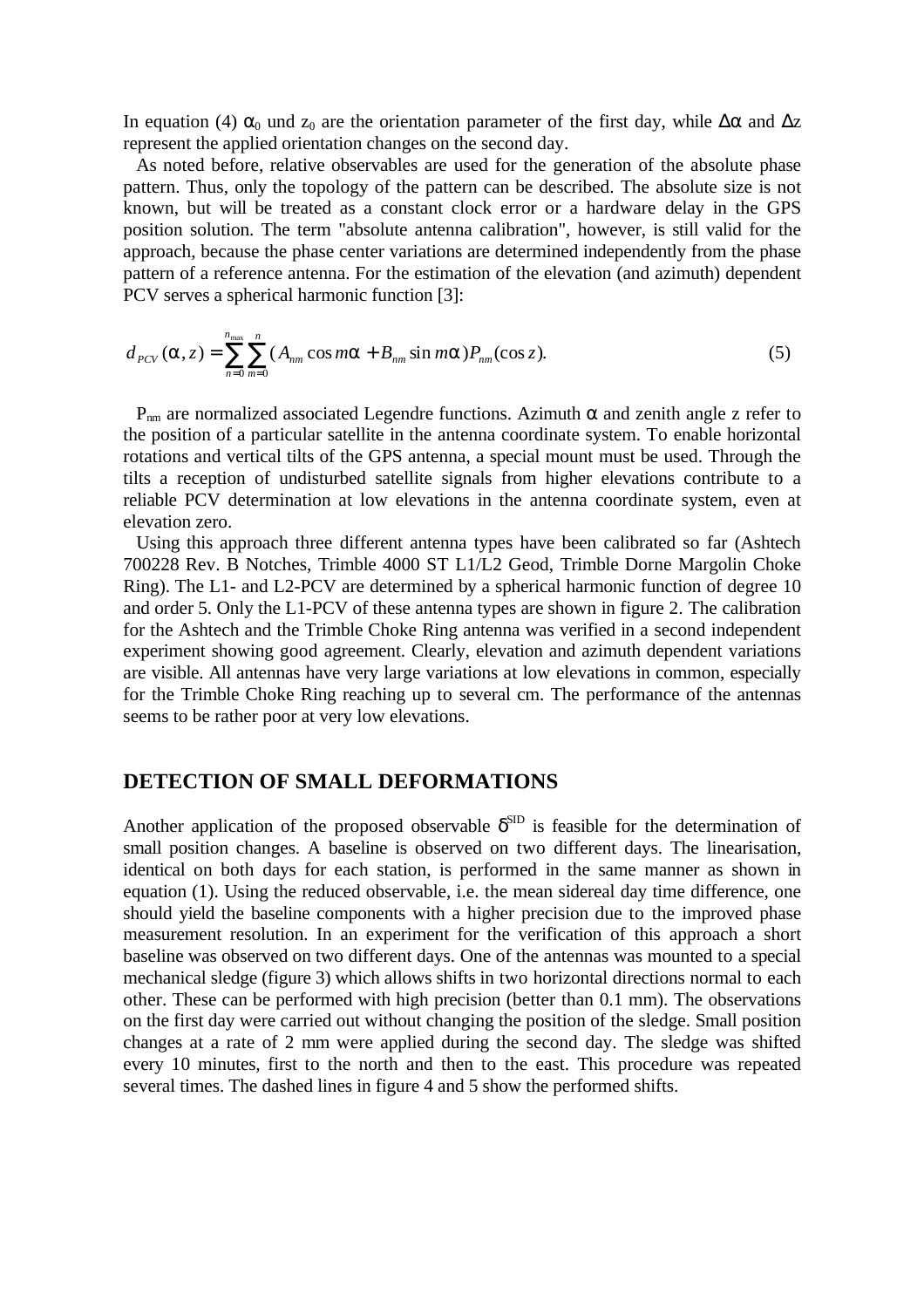

Fig. 3: Sledge

Figure 4 shows the displacements computed from the observations of the second day only. The positions were estimated with a simultaneous adjustment of L1 and L2, called LX. It is clearly visible that the agreement with the known shifts is rather poor. In figure 5 one can see the estimated positions after applying the mean sidereal day time difference with the GEONAP software module GNSDIF. The agreement between the computed displacements and the actual displacements is very good. Therefore the shifts of the sledge can easily be monitored by the mean siderial day time difference. The accuracy of the horizontal position estimation is in the order of 1.2 mm for an observation windows of 10 minutes only. Hence, with this method it is possible to monitor rather small deformations at the 1mm-level, even with very short observation times. Although observations on two days with an identical setup (mount, antenna etc.) are required, a number of applications are conceivable (e.g. dam monitoring).

## **CONCLUSIONS**

Multipath is still the most limiting factor for precise positioning. With the proposed approach, the mean siderial day time difference, it is possible to eliminate multipath from the GPS observables. This derived observable can be used to observe small position changes from one day to another or estimate absolute PCV of an antenna.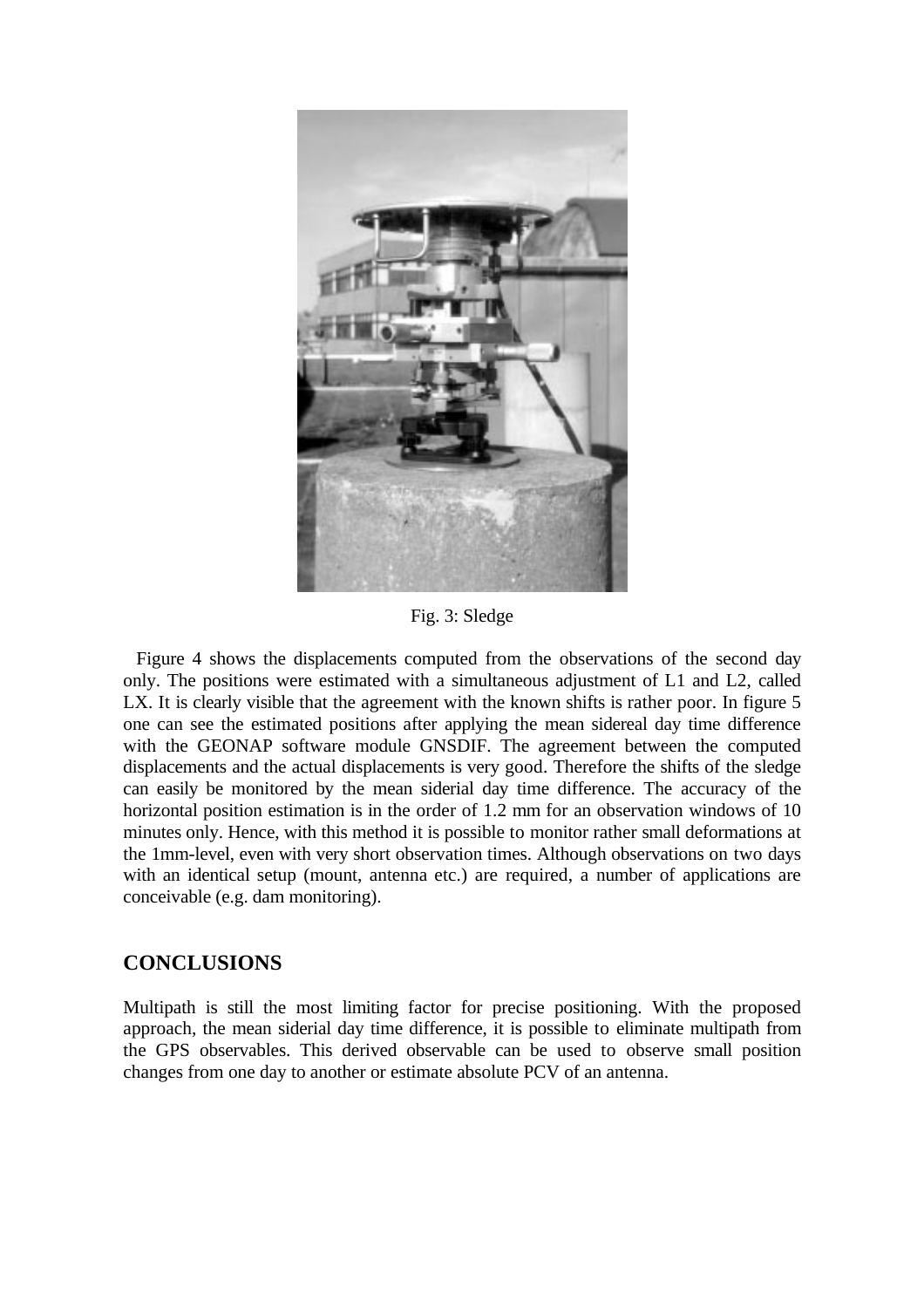The main advantages of the absolute antenna calibration are that it is a field procedure, free of multipath, and independent from a reference antenna's phase pattern. Through the rotations and tilts of the antenna areas without any observations are avoided, i.e. northern hole or low elevations, and the antenna is completely covered. Still, further examinations are requisite, e.g. errors introduced by the mount (errors in the rotation), influence of the



Fig. 4: True positions (dashed line) versus estimated positions (solid line) without  $\delta^{\text{SD}}$ .



Fig. 5: True positions (dashed line) versus estimated positions (solid line) using  $\delta^{\text{SD}}$ .